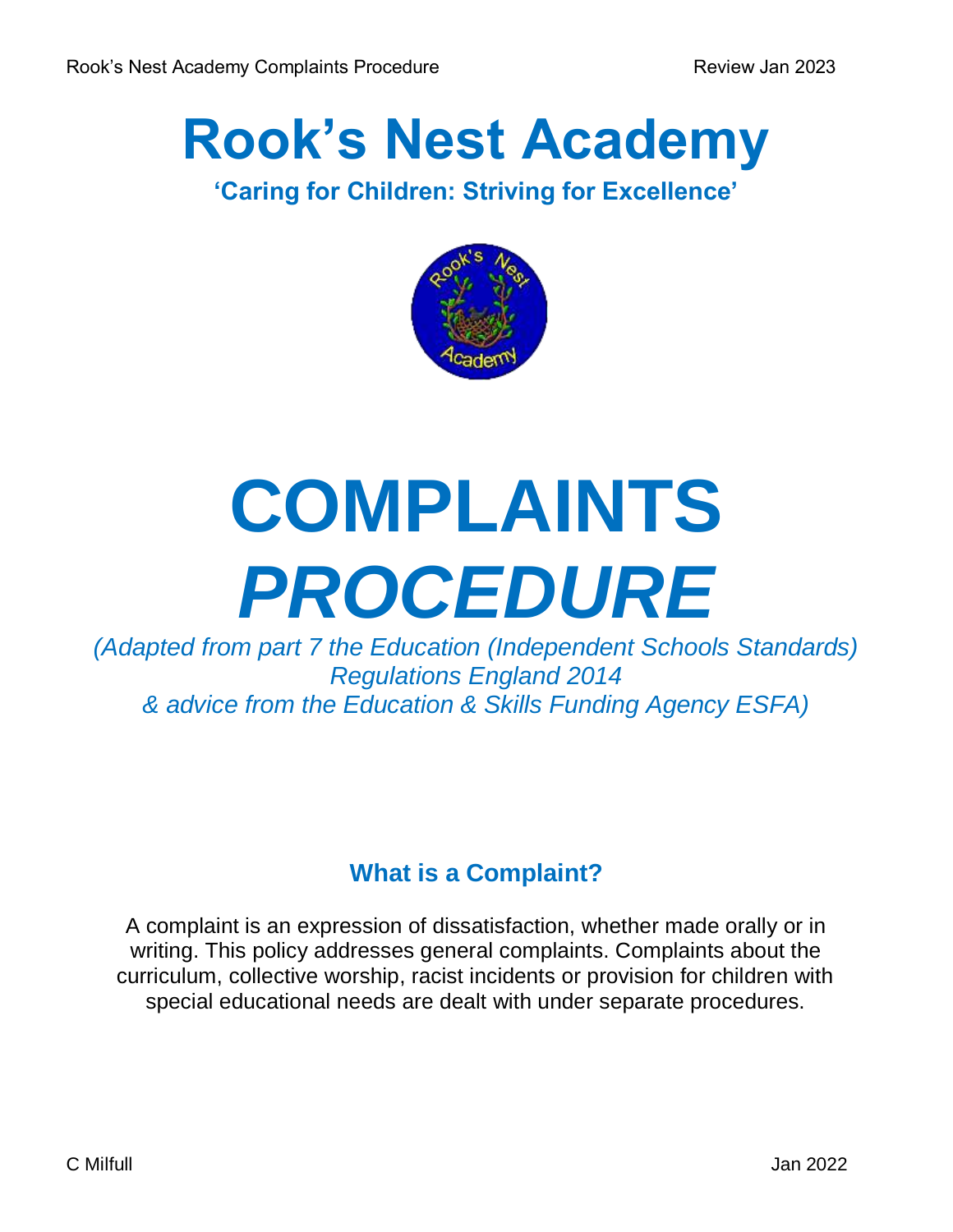### **Rook's Nest Academy School complaints procedure**

#### **Procedures for dealing with complaints**

The majority of concerns from parents, carers and others are handled under the following general procedures.

The procedure is divided into three stages;

**The Informal stage** aims to resolve the concern through informal contact. Please contact the Academy office.

**Stage two** is the first formal stage at which written complaints are considered by the Headteacher or the designated governor. Please complete Appendix 1 before moving to stage 2

**Stage three** is the next stage once stage two has been worked through. It involves a complaints hearing panel comprising of at least three people one of whom will be independent of the management and running of the school.

An anonymous concern or complaint will not be investigated under this procedure, unless there are exceptional circumstances.

To enable a proper investigation, concerns or complaints should be brought to the attention of the school as soon as possible. In general, any matter raised more than 3 months after the event, being complained of, will not be considered.

How each of these stages operates is explained below:

#### **Informal stage – your initial contact with the school**

- 1. Many concerns will be dealt with informally when you make them known to us. The first point of contact should be your child's form teacher.
- 2. Once your concern is made known to us, we will seek to contact you as soon as possible.
- 3. Any actions or monitoring of the situation that has been agreed, will be communicated.
- 4. If necessary we will contact appropriate people who may be able to assist us with our enquiries into your concern.
- 5. We will normally update you on the progress of our enquiries within ten working days.
- 6. If you are still dissatisfied following this informal approach, your concern will become a formal complaint and we will deal with it at the next stage. (in accordance with part 7

Education (Independent Schools Standards) Regulations 2014).

#### **Stage two - formal consideration of your complaint (see appendix 1)**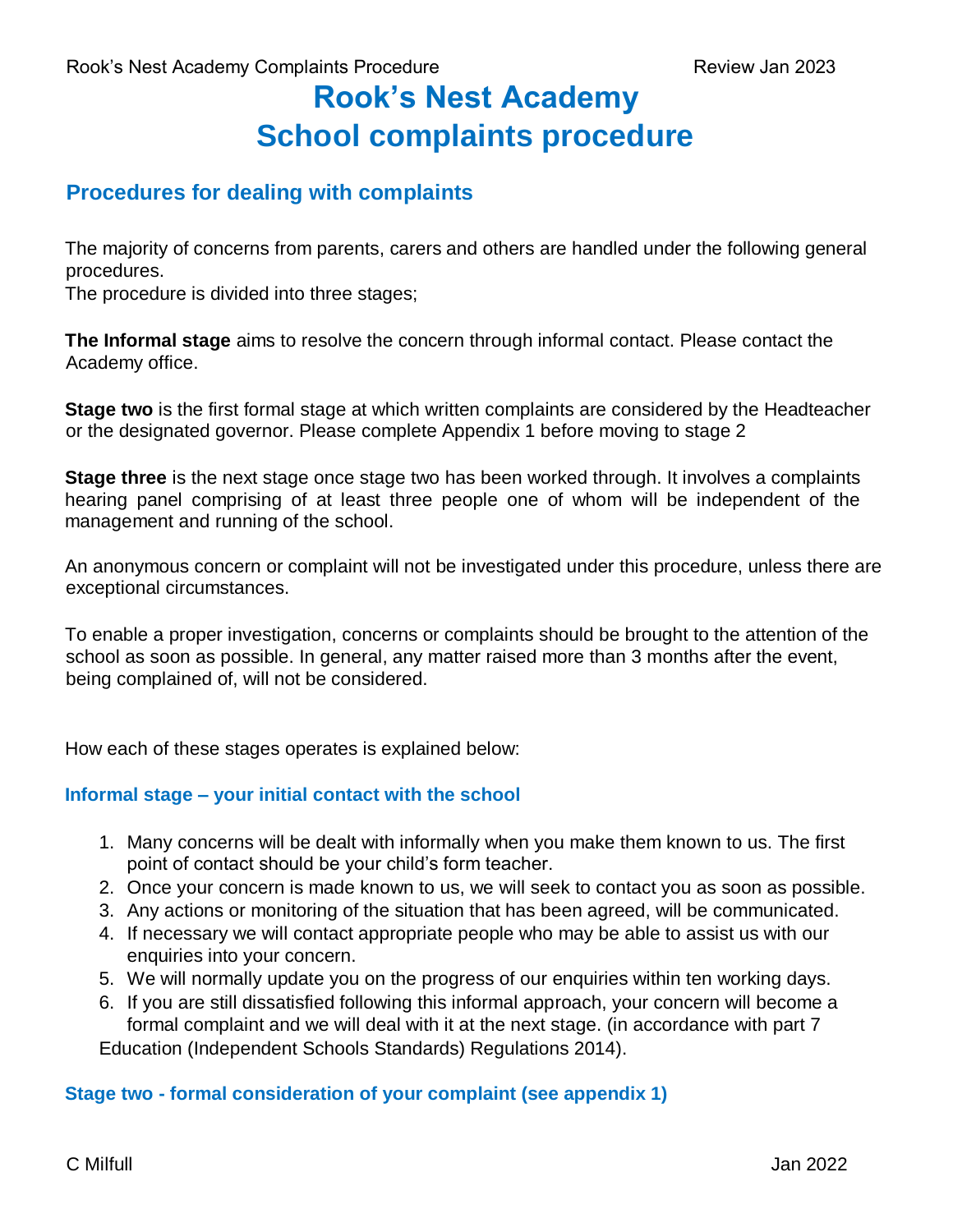Rook's Nest Academy Complaints Procedure **Review Jan 2023** Review Jan 2023

*This stage in our procedures deals with written complaints. It applies where you are not happy with the informal approach to dealing with your concern, as outlined above.* 

*Using appendix 1, you must include clear points around the complaint and anticipated actions that you feel the school to take to resolve your concern. Do not expand the form or include additional pages.* 

#### *Without completion of form appendix 1 your complaint cannot proceed.*

- 1. Normally, your written complaint (appendix 1) should be addressed to the Headteacher. If, however, your complaint concerns the Headteacher personally, it should be sent to the Academy marked "For the attention of the Chair of Governors"*.*
- 2. We will acknowledge your complaint in writing as soon as possible after receiving it. This will be within three working days (please note this does not apply during Academy nonteaching days).
- 3. We will enclose a copy of these procedures with the acknowledgement.
- 4. Normally we would expect to respond in full within 15 working days but if this is not possible (e.g. during Academy closure periods) we will write to explain the reason for the delay and let you know when we hope to be able to provide a full response.
- 5. As part of our consideration of your complaint, we may (or may not) invite you to a meeting to discuss the complaint and fill in any details required. If you wish, you can ask someone to accompany you to help you explain the reasons for your complaint. (At this stage advice may be obtained from outside agencies such as the school's solicitors Leeds LA Legal Services, WMDC and Teaching Unions).
- 6. The Headteacher, or Chair of Governors may also be accompanied by a suitable person if they wish.
- 7. Following the meeting, the Headteacher, investigating officer or Chair of Governors will, where necessary, talk to witnesses and take statements from others involved.
- 8. We will normally talk to pupils and in such circumstances, we will ensure that another member of staff, with whom the pupil feels comfortable, is present. In certain situations the parent or carer may be present, if this will not delay investigation.
- 9. If the complaint is against a member of staff, it will be dealt with under the school's internal confidential procedures, as required by law.
- 10.The Headteacher or Chair of Governors will keep written/typed, signed and dated records of all meetings and telephone conversations, and other related documentation.
- 11.Once we have established all the relevant facts, we will send you a written response to your complaint. This will give an explanation of the Headteacher's or Chair of Governors' decision and the reasons for it. If follow-up action is needed, we will indicate what we are proposing to do. We may invite you to a meeting to discuss the outcome as part of our commitment to building and maintaining good relations with you.
- 12.The person investigating your complaint may decide that we have done all we can to resolve the complaint, in which case we may use our discretion to close the complaint at this point.

If you are unhappy with the way in which we reached our conclusions, you may wish to proceed to stage three, as described below.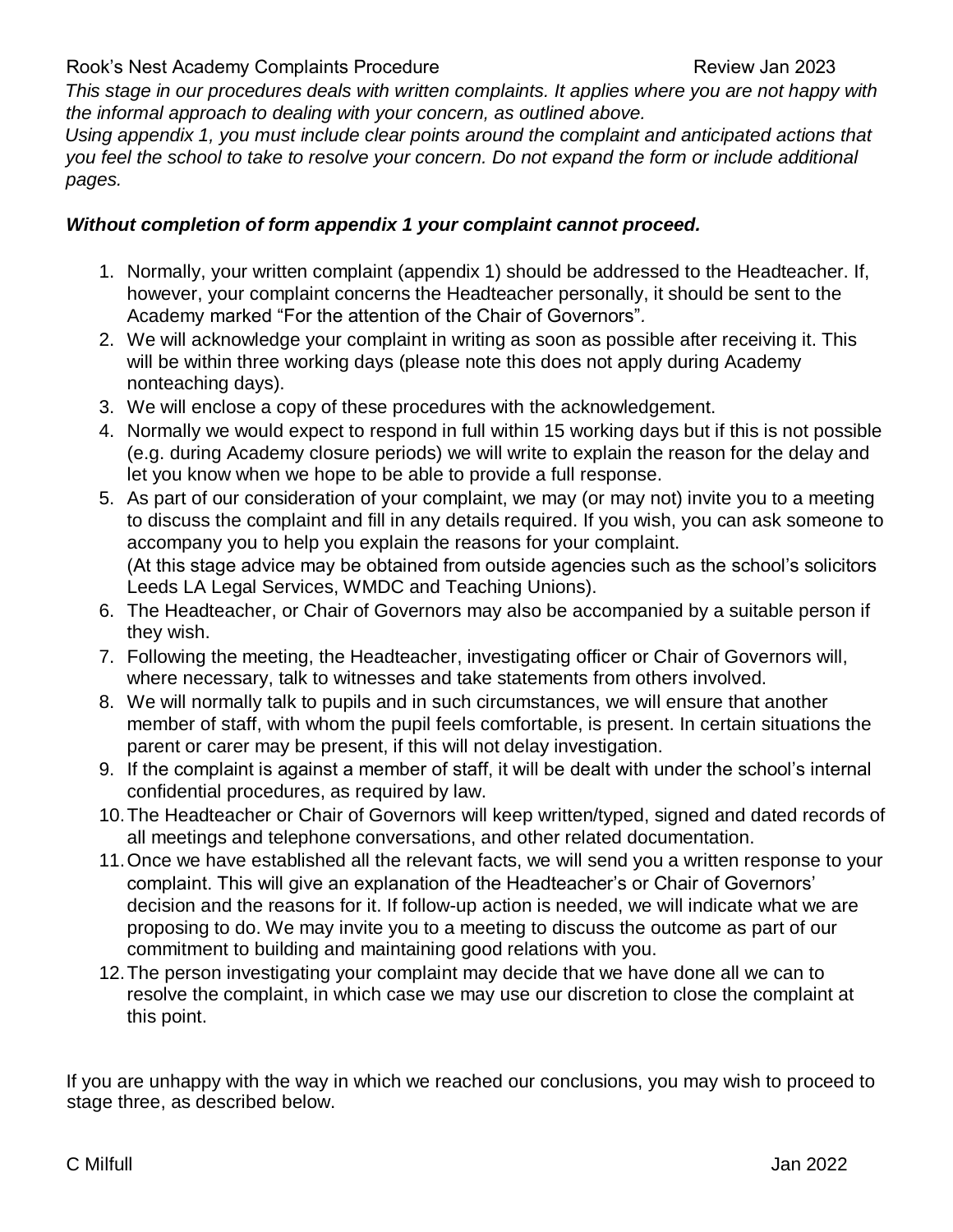#### **Stage three - consideration by a governors appeal panel**

*If the complaint has already been through stage two and you are not happy with the outcome as a result of the way in which the complaint has been handled, you can take it further to an Appeal Hearing Panel. This is a formal process, with a panel of at least three people set up by the*  academy, one of whom must be independent of the management and running of the school. This is *the ultimate recourse at school level.* 

The purpose of this arrangement is to give you the chance to present your arguments in front of a panel who have no prior knowledge of the details of the case and who can, therefore, consider it without prejudice.

**However, the aim of a panel is not to rehear the complaint. It is there to review how the complaint has been investigated and to determine whether this has been conducted fairly**. It is there to establish facts and make recommendations which will reassure you that we have taken the complaint seriously.

#### **In order to proceed to stage 3 you must complete appendix 2 and send to the chair of governors via the academy office.**

#### **The governors appeal panel operates according to the following formal procedures:**

- 1. The governing body will convene a panel of three people and will aim to arrange for the panel meeting to take place within **20 working days.**
- 2. You will be asked whether you wish to provide any further written documentation in support of your appeal. Please note due to time constraints this must focus on why you believe that your complaint was not dealt with fully at stage 2 and must not include information already submitted as part of the stage 2 investigation.
- 3. The Headteacher or complaint investigator will be asked to prepare a written report for the panel. The panel can request additional information from other sources if necessary.
- 4. You will be informed, at least **five working days** in advance, of the date, time and place of the meeting. We hope you will feel comfortable with the meeting taking place in the school but we will do what we can to make alternative arrangements if you prefer.
- 5. The letter inviting you to the hearing will explain what will happen at the panel meeting and that you are entitled to be accompanied to the meeting. The choice of person to accompany you is your own, but it is usually best to involve someone in whom you have confidence but who is not directly connected with the school. They are there to give you support but also to witness the proceedings and to speak on your behalf if you wish.
- 6. If it is necessary in the interests of ratifying the investigative process, the complaint investigator may, with the agreement of the chair of the panel, invite relevant witnesses directly involved in matters raised by you to attend the meeting.
- 7. The chair of the panel will bear in mind that the formal nature of the meeting can be intimidating for you and will do his or her best to put you at your ease.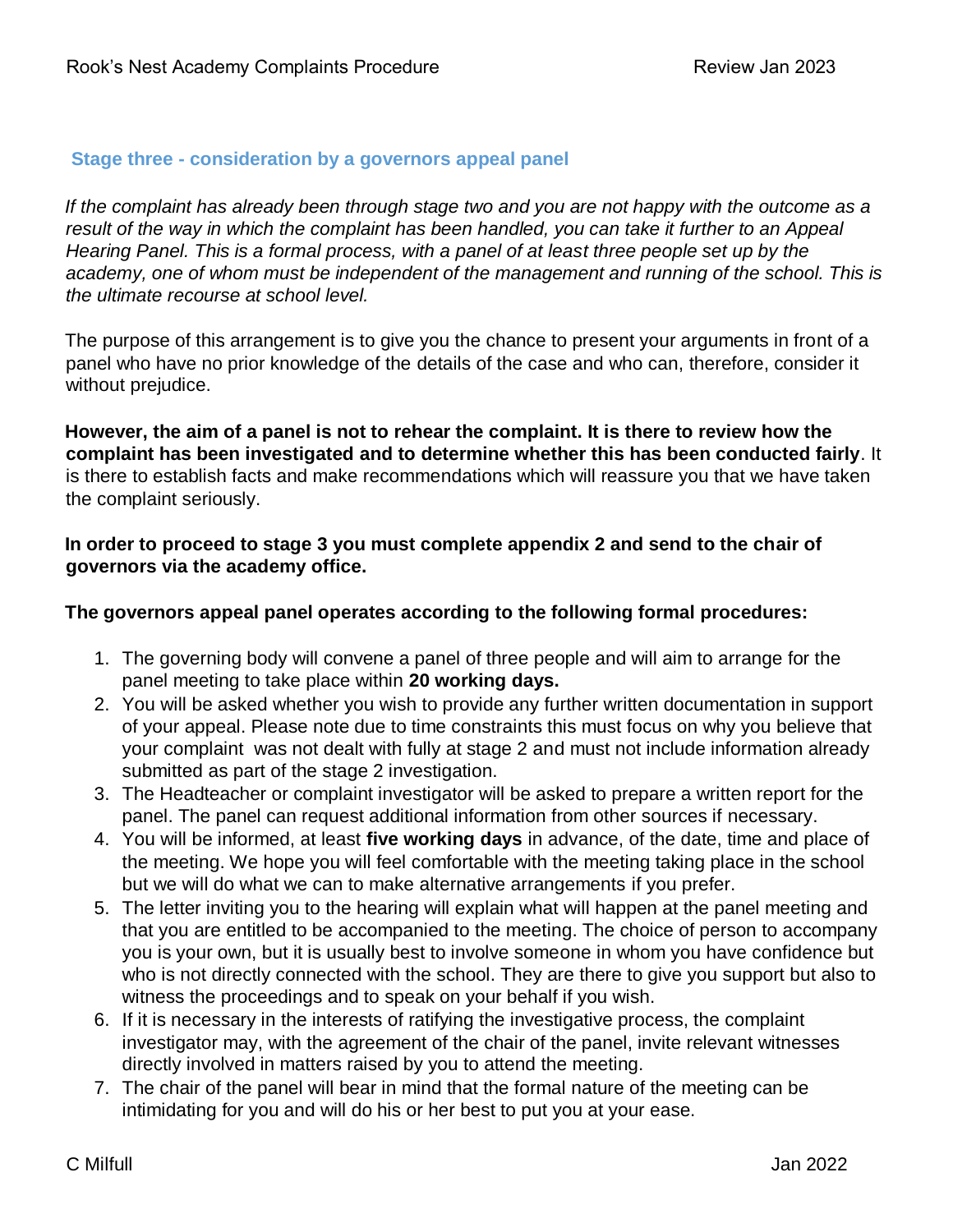Rook's Nest Academy Complaints Procedure **Review Jan 2023** Review Jan 2023

As a general rule, no evidence or witnesses previously undisclosed should be introduced into the meeting by any of the participants. If either party wishes to do so, the meeting will be adjourned so that the other party has a fair opportunity to consider and respond to the new evidence.

- 8. The chair of the panel will ensure that the meeting is properly minuted. **Please understand that any decision to share the minutes with you, the complainant, is a matter for the panel's discretion and you do not have an automatic right to see or receive a copy as the minutes are the property of the governing body.** Since such minutes usually name individuals, they are understandably of a sensitive and, therefore, confidential nature.
- 9. Normally, the written outcome of the panel meeting, which will be sent to you, should give you all the information you require.
- 10.During the meeting, you can expect there to be opportunities for:
	- The panel to hear you explain your case and your argument for why it should be heard at stage 3;
	- The panel to hear the complaint investigator's case in response;
	- you to raise questions via the chair;
	- you to be questioned by the complaint investigator through the chair;  $\Box$  the panel members to be able to question you and the complaint investigator;  $\Box$  You and the headteacher/investigation officer to make a final statement.
	- In closing the meeting, the chair will explain that the panel will now consider its decision and that written notice of the decision will be sent to you and the headteacher/investigating officer **within three school days**. All participants other than the panel and the clerk will then leave.
	- The panel will then consider the complaint and all the evidence presented in order to:
		- **1. reach a unanimous, or at least a majority, decision on the case;**
		- **2. decide on the appropriate action to be taken, if necessary;**
		- **3. recommend, where appropriate, to the governing body changes to the school's systems or procedures to ensure that similar problems do not happen again**
	- The clerk will send you and the headteacher/investigating officer a letter outlining the decision of the panel. If not satisfied with the outcome: any further correspondence must be through the ESFA. Where relevant, the findings and recommendations will be sent to the person being complained about
	- We will keep a copy of all correspondence and notes on file in the school's records but separate from pupils' personal records. The findings and recommendations from the panel hearing will be available for inspection on the Academy premises.

The Academy provides for a written record to be kept of all complaints that are made in accordance with - where the parent is not satisfied with the response to the complaint made in accordance with – a complaint made and considered initially on an informal basis where a formal procedure for the complaint has been made in writing; and whether they are resolved following a formal procedure, or proceed to a panel hearing; and action taken by the school as a result of those complaints (regardless of whether they are upheld).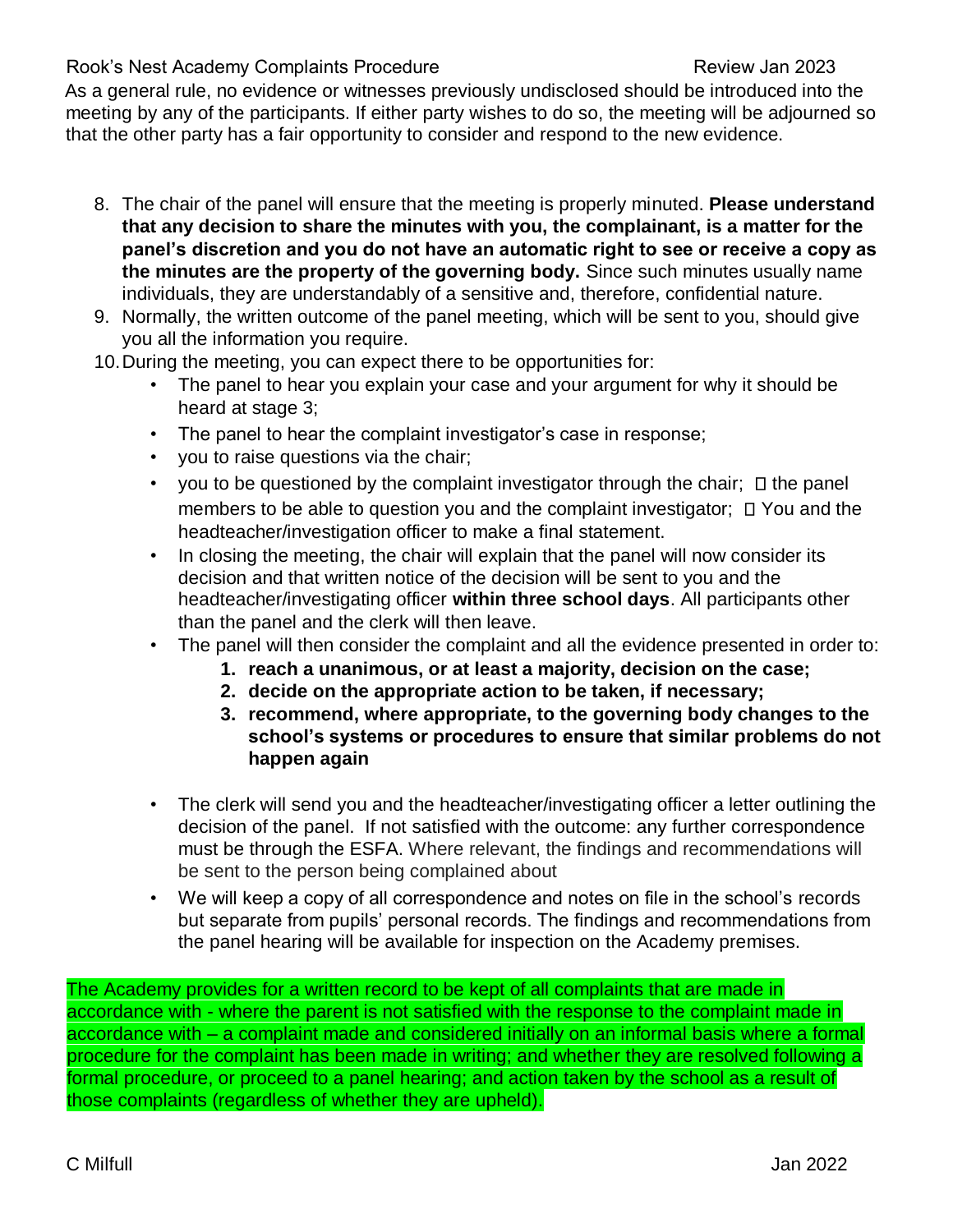The Academy provides that correspondence, statements and records relating to individual complaints are to be kept confidential except where the Secretary of State or a body conducting an inspection under section 109 of the 2008 Act requests access to them. **See Academy Data Protection Policy.**

#### **Closure of complaints**

Very occasionally, a school will feel that it needs, regretfully, to close a complaint where the complainant is still dissatisfied.

#### **At Rook's Nest Academy we will do all we can to help to resolve a complaint against the school but sometimes it is simply not possible to meet all of the complainant's wishes. Sometimes it is simply a case of "agreeing to disagree".**

If a complainant persists in making representations to the Academy – to the Headteacher, designated governor, chair of governors or anyone else, this can be extremely time-consuming and can detract from our responsibility to look after the interests of all the children in our care.

For this reason, we are entitled to close correspondence (including personal approaches, as well as letters and telephone calls) on a complaint where we feel that we have taken all reasonable action to resolve the complaint and that the complaint has exhausted our official process. The ESFA will support us in this position: especially where the complainant's action is causing distress to staff and/or pupils.

In exceptional circumstances, closure may occur before a complaint has reached stage three of the procedures described in this document. This is because a complaints panel takes considerable time and effort to set up and we must be sure that it is likely to assist the process of investigating the complaint.

The Chair of Governors may decide, therefore, that every reasonable action has been undertaken to resolve the complaint and that a complaints review panel would not help to move things forward.

This does not, of course, prevent you from referring your complaint to the ESFA for a review of the way it has been handled.

#### **Vexatious Complaints**

The ESFA advice says that where schools have followed all stages of the procedure in response to a complaint, the chair of governors can inform the complainant that the matter is closed. Complaints seen as vexatious or repetitious will not be considered under this policy.

Actions that may be taken against a persistent complainant, including:

• Verbally informing the complainant that his/her behaviour is becoming unreasonable/unacceptable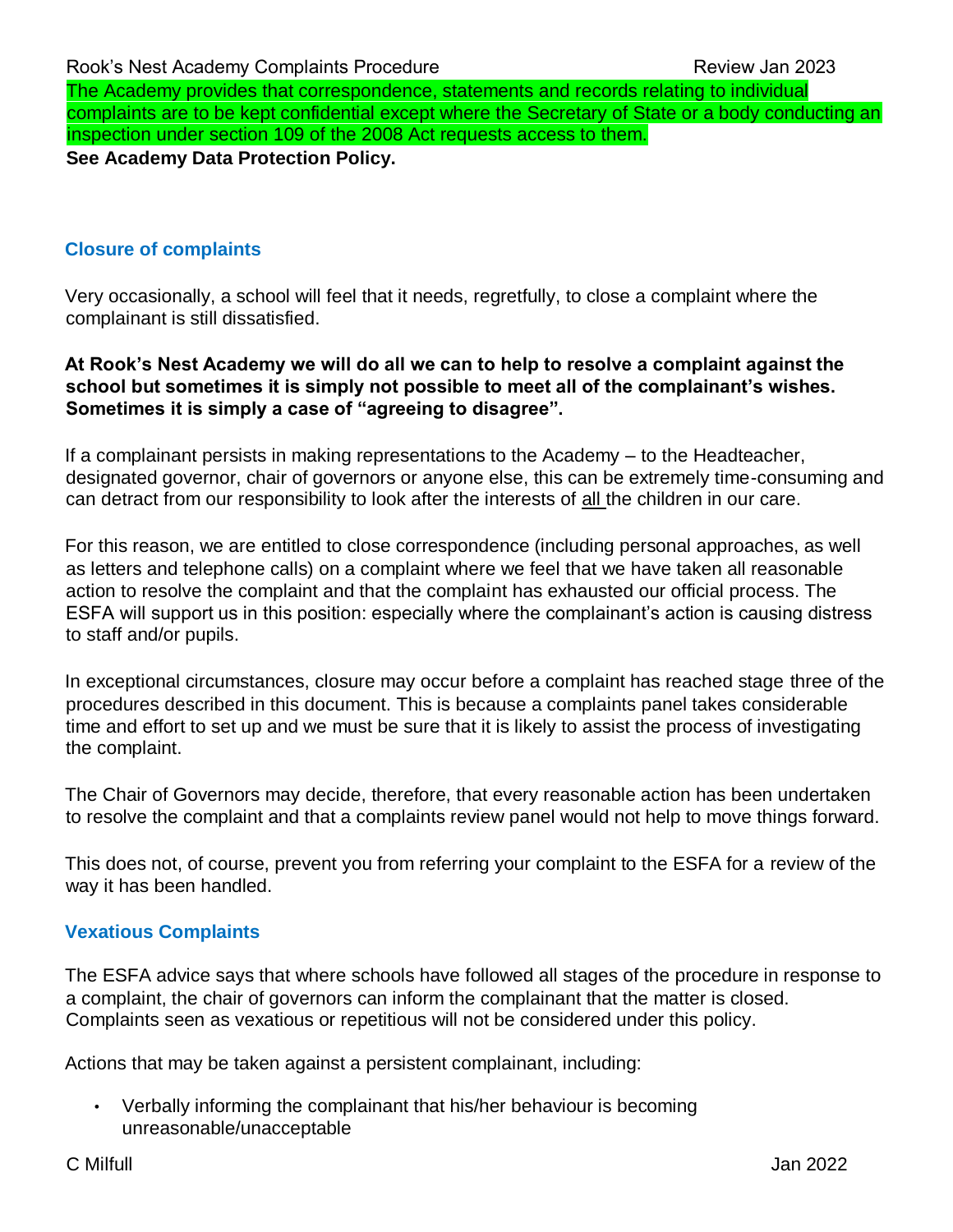Rook's Nest Academy Complaints Procedure **Review Jan 2023** Review Jan 2023

- Informing the complainant in writing that his/her behaviour is now considered to be unreasonable/unacceptable
- Informing the complainant that, except in emergencies, all communication with the school should be by letter only
- Taking advice from legal representatives on pursuing a case under anti-harassment legislation

#### **Review by LA**

#### **Rook's Nest Academy is a self governing Academy therefore the LA do not usually have any involvement in the Complaint's Procedure**

**Review By Education & Skills Funding Agency.** 

The Education & Skills Funding Agency handles complaints about Academies from parents and other interested parties. This derides from the ESFA's responsibility to ensure academies comply to their funding arrangements. Complaints will be considered about academies if they fall into any of the following three areas.

- **Where there is undue delay or the academy did not comply with its own complaints procedure when considering a complaint.**
- **Where the academy is in breech of its funding agreement with the secretary of state. Where an academy has failed to comply with any other legal obligation.**

Complaints about Academies should be sent:

Via the EFSA: [https://www.gov.uk/government/publications/complain-about-an](https://www.gov.uk/government/publications/complain-about-an-academy/complain-about-an-academy)[academy/complainabout-an-academy](https://www.gov.uk/government/publications/complain-about-an-academy/complain-about-an-academy)

Or by writing to

Education & Skills Funding Agency Piccadilly Gate Store Street **Manchester** M1 2WD

Please enclose with your letter to the ESFA a copy of the review outcome. This will save time in that the ESFA will not need to ask for our view of what has happened.

**We would advise parents that, unless the school has shown to have behaved unreasonably or not to have followed their own procedures, there is likely to be little further action that can be taken, as governing bodies are empowered to deal with many issues without reference to either the local authority or the Secretary of State.** 

**Other sources of information and advice**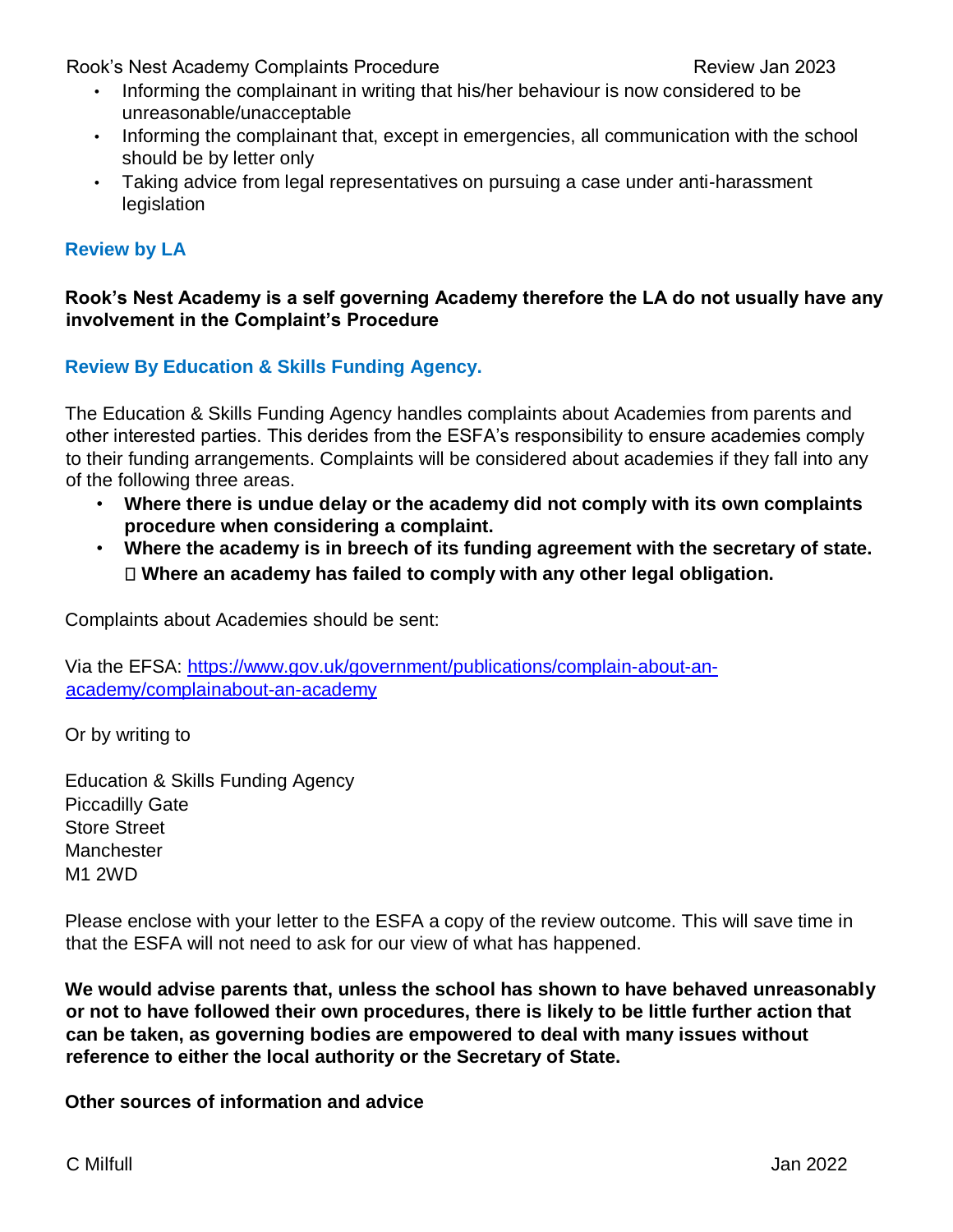Rook's Nest Academy Complaints Procedure **Review Jan 2023** Review Jan 2023 If your concern is about an aspect of **special educational needs provision**, which might include information about relevant voluntary organisations and support groups in Wakefield please contact

SENART

**Tel:** 01924 302465 **Email:** SENART@wakefield.gov.uk **Monitoring and Review** 

The Policy has been written in agreement with Staff and Pupils, Parent Representatives and a member of the Governing Body. The Policy will be updated annually.

#### **Reviewed and updated January 2022**

**Review January 2023**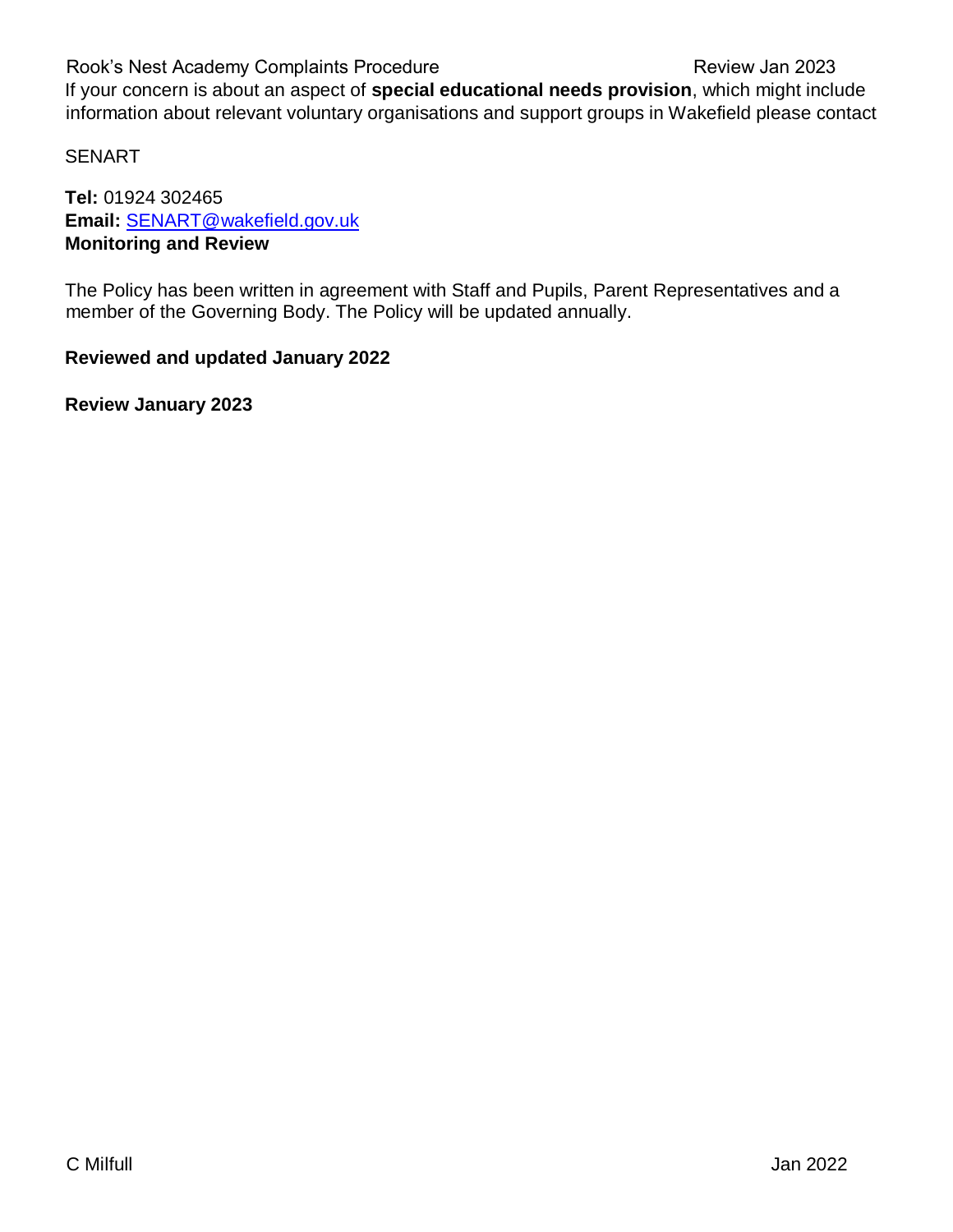#### **Rook's Nest Academy Stage 2 complaints form (Appendix 1)**

#### **Complaints / Feedback form**

| If applicable, name of child(ren) and year at school                                           |  |
|------------------------------------------------------------------------------------------------|--|
| Your relationship to the school, e.g. parent, carer, neighbour, member of the public, student: |  |
|                                                                                                |  |

Please give clear details of your complaint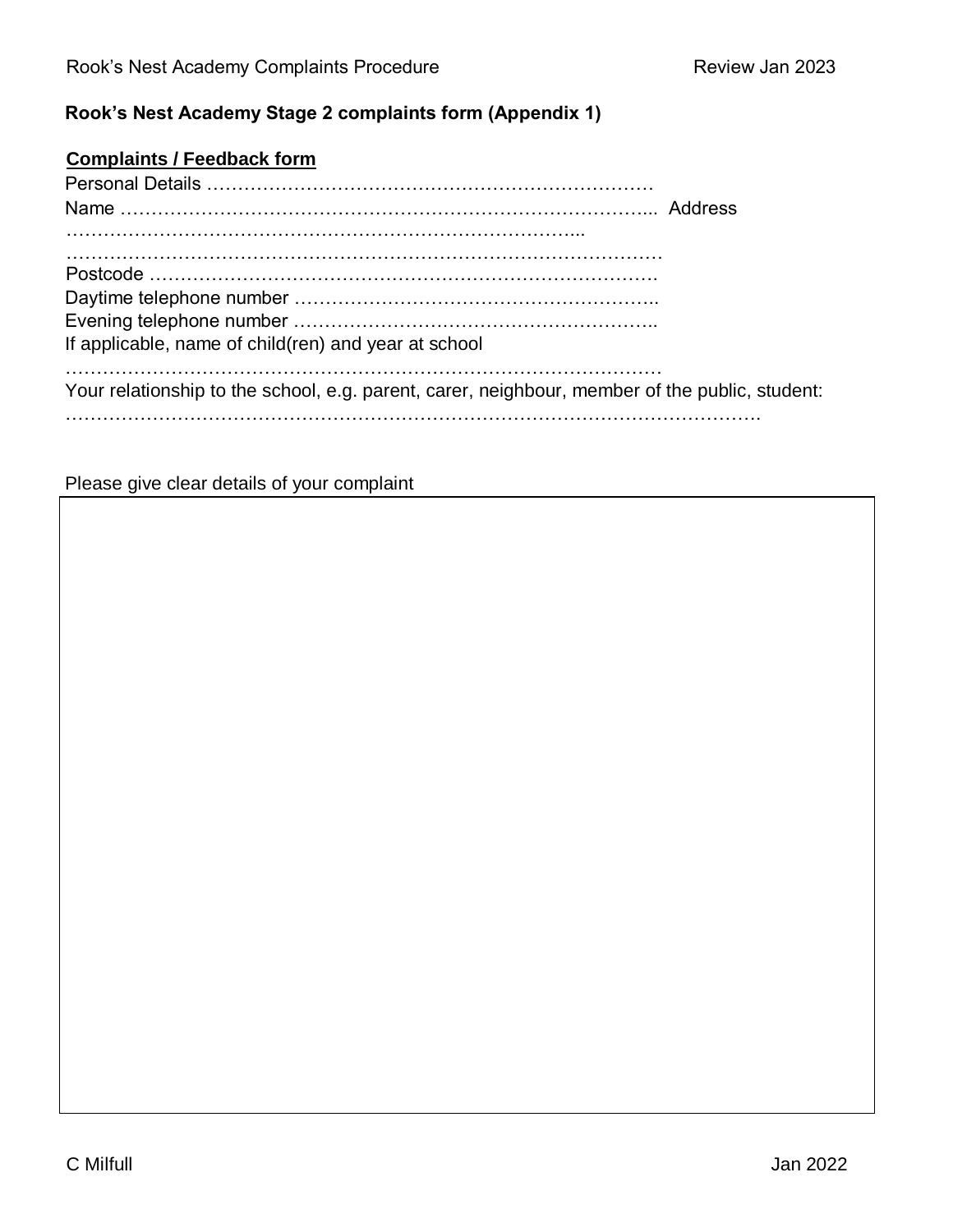*What action, if any, have you already taken to try to resolve your complaint? Who did you speak to, when and what was the response?* 

*What actions do you feel might resolve the problem at this stage?* 

| <b>Official Use:</b>                                |  |
|-----------------------------------------------------|--|
|                                                     |  |
|                                                     |  |
|                                                     |  |
|                                                     |  |
| <b>Academy Stage 3 Complaints form (Appendix 2)</b> |  |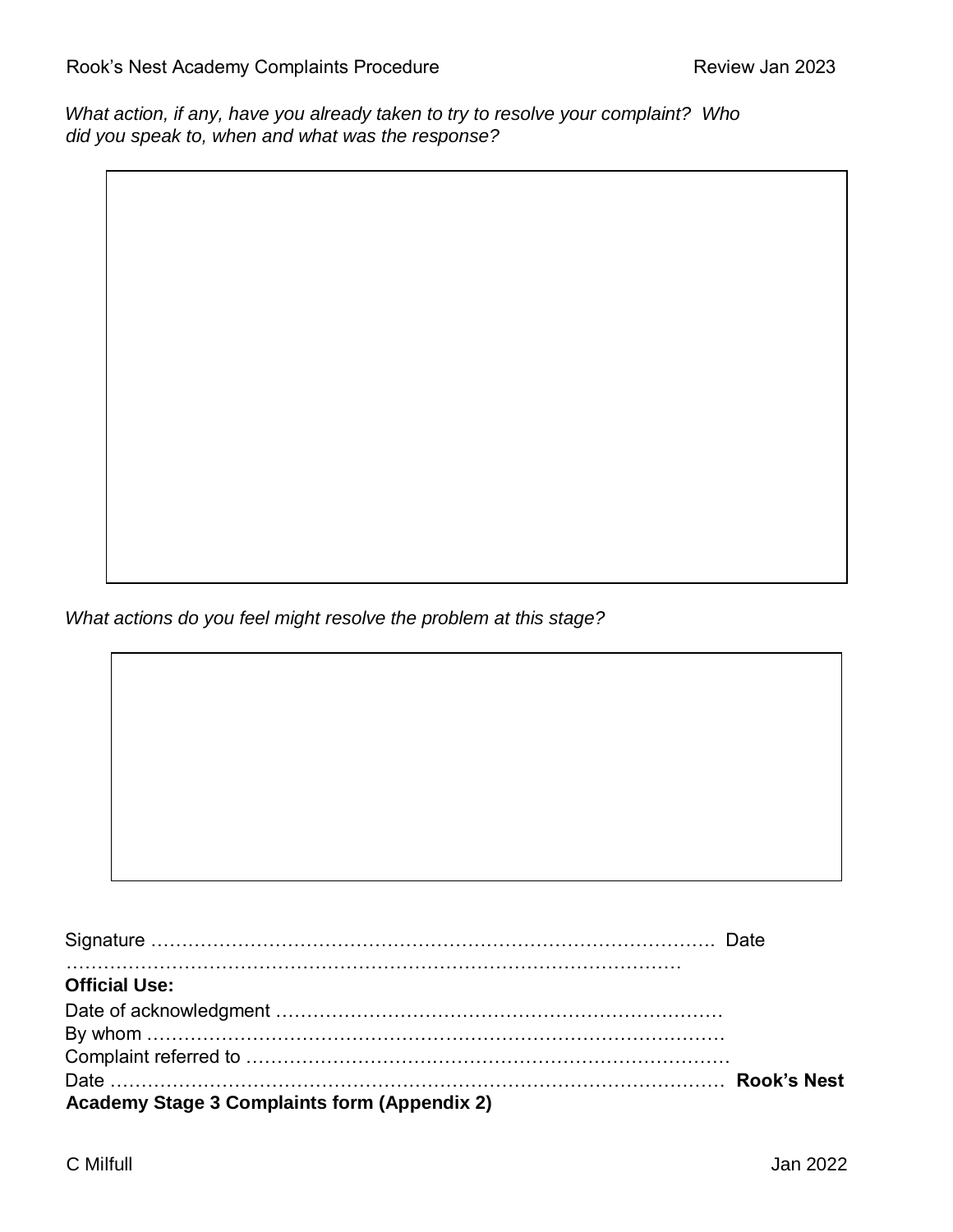#### Rook's Nest Academy Complaints Procedure **Review Jan 2023 Consideration by a Governors appeal panel**

| If applicable, name of child(ren) and year at school |  |
|------------------------------------------------------|--|
|                                                      |  |

*Please provide details explaining why you are not satisfied with the way the complaint has been handled:* 

*Please indicate if you have further written documentation to support your appeal (this must not include information already submitted as part of the Stage 2 investigation):* 

| <b>Official Use:</b> |  |
|----------------------|--|
|                      |  |
|                      |  |
|                      |  |
|                      |  |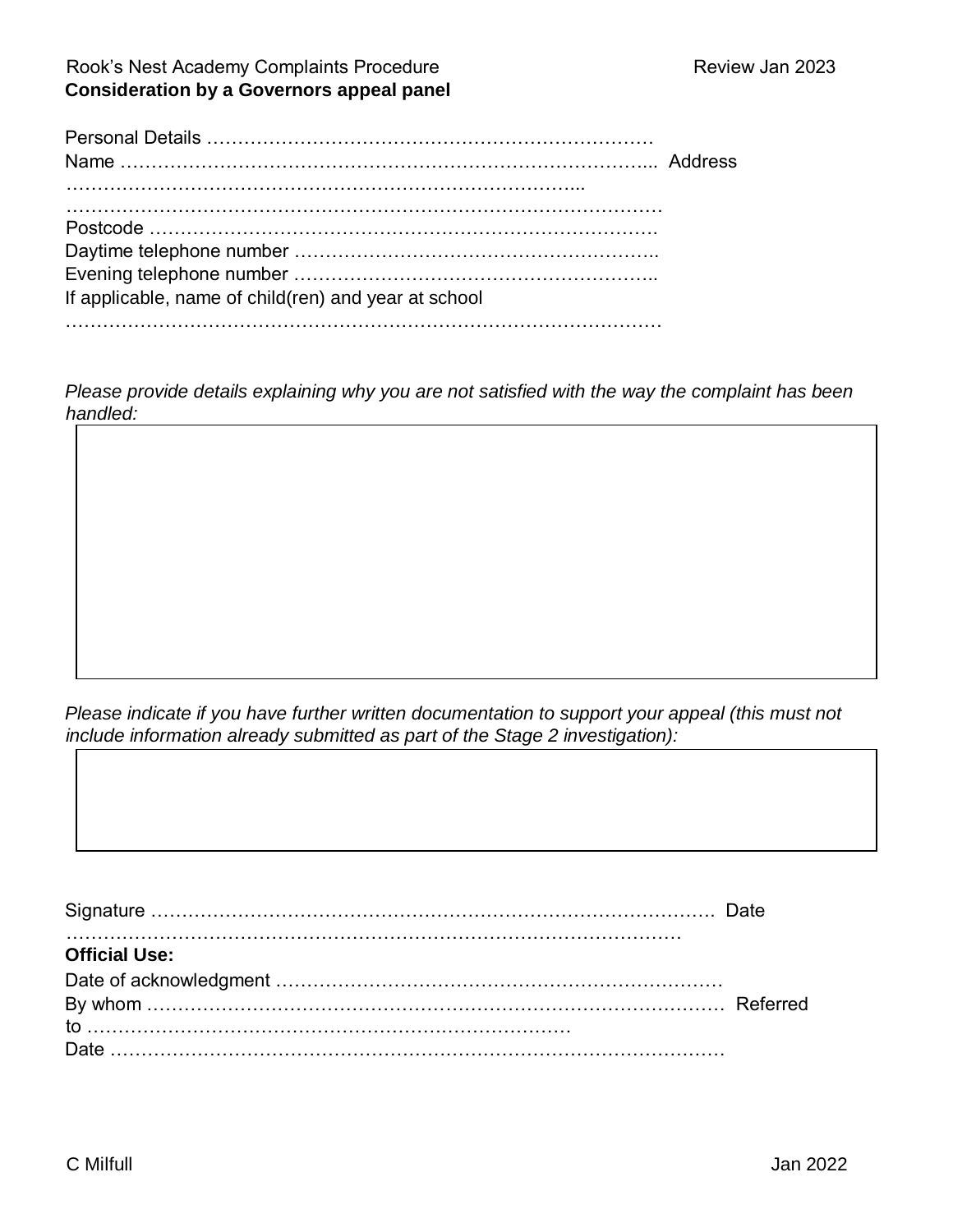#### **CLOSURE LETTER FOR FORMAL STAGE 2 – HEADTEACHER**

Dear Mr and Mrs ………

#### **FORMAL STAGE 2 COMPLAINT ABOUT ……….. AND ROOK'S NEST ACADEMY**

Thank you for your letter dated…. From your letter(s) it is clear that you are still unhappy with the situation. As a result I have decided to have the matter investigated as part of formal stage one of the school's complaints procedure.

You complain that :

*summary of complaint to be stated. State each point separately.* 

I have completed my investigation and can offer the following response(s) on each of the points you have raised. 1. Concerning your complaint that ….

2. Concerning your complaint that ….

It is important that you are clear about what action the school has taken at each stage of the process so far:

Informal stage

*State what action was taken in response and the outcome of this.* Formal stage one

*State what investigative action was taken in response and the outcome of this, including any remedial action to be taken if complaint is upheld.* 

I hope this response answers your concerns. Please let me know if you wish me to clarify any points.

In the meantime, if you are still not satisfied with my reply, there is a further stage of the complaints procedure that you can follow. This formal stage two is a review by a panel of governors who will look at the way in which your complaint has been dealt with. The panel will not, however, rehear the whole case.

To go to the next formal stage two, you should write to the chair of governors within ten days of the receipt of this letter, giving your reasons why you wish to take your complaint further. If you are still not satisfied with the results of the formal stage two panel of governors, you can complain to the local education authority who will carry out an investigation into the way in which your complaint has been handled.

Yours sincerely,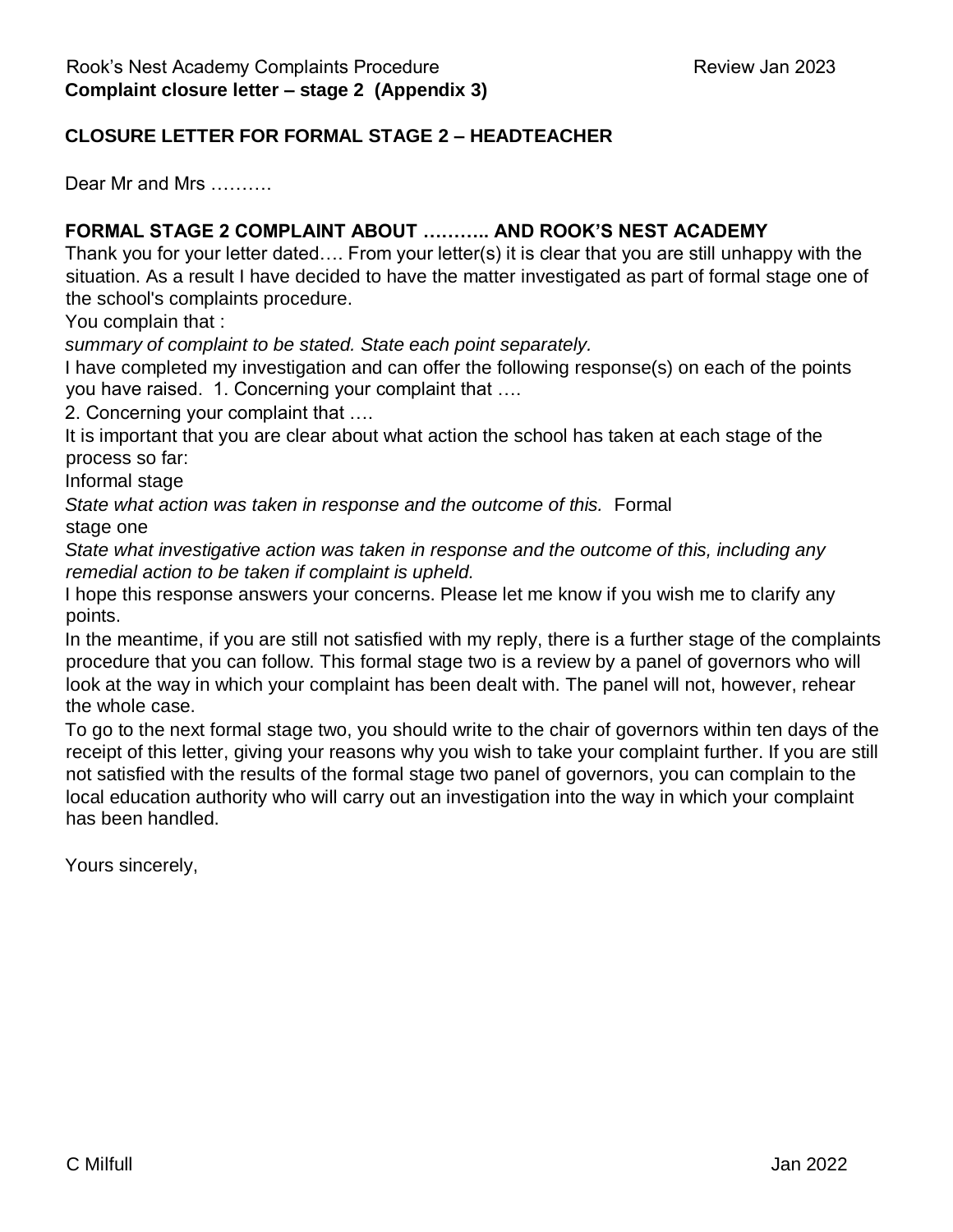#### **Complaint closure letter – stage 3 (Appendix 4)**

#### **MODEL CLOSURE LETTER FOR FORMAL STAGE three - GOVERNORS APPEAL PANEL**

Dear Mrs and Mrs

#### **FORMAL STAGE 3 COMPLAINT ABOUT ……… AND ROOK'S NEST ACADEMY**

The panel met on …date…to hear your appeal regarding your complaint which can be summarised as follows:

*That so and so/the school did/said/did not,…* 

#### **Legal or administrative background**

*State any legal or administrative background to the case, including any legislation relevant to the investigation.* 

#### **The investigation**

*Set out the key facts about the complaint, the findings and conclusions from the Formal stage 2 investigation, and any continuing concerns.* 

#### **Conclusion**

*Set out the findings of the panel*  **Panel decision**  *Outcome of the decision* 

Please let me know if you wish me to clarify any points for you.

In the meantime, if you remain dissatisfied with the way in which your complaint has been dealt with, there is another stage of the complaints procedure that you can write to the local education authority to examine the process that we have followed. The local education authority will appoint a review officer who will check that:

• reasonable procedures have been followed;

- that you have been treated fairly; and
- that there has been no breach of statutory regulations.

I must remind you that the decision of the panel is final. The local education authority / ESFA does not have the power to set aside the decision of the panel. It may only comment on the fairness of the process. To follow this stage, please contact:

Education & Skills Funding Agency Piccadilly Gate Store Street **Manchester** M1 2WD

Please enclose with your letter to the ESFA a copy of the review outcome. This will save time in that the ESFA will not need to ask for our view of what has happened.

Yours sincerely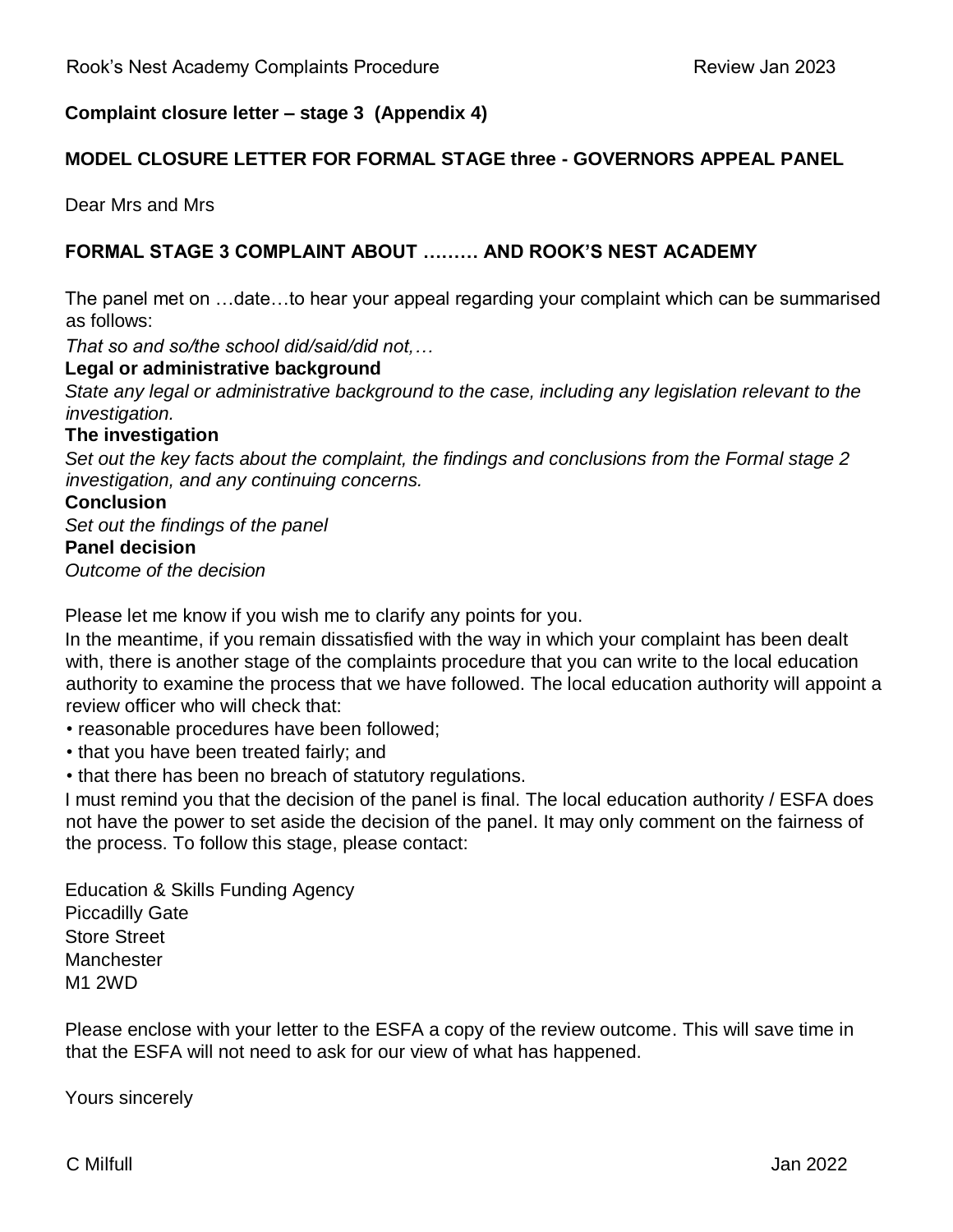#### **Appendix 5**

#### **Complaints which are subject to statutory procedures**

Some areas of complaint are subject to statutory procedures and there is clear guidance on how such issues should be dealt with. These include;

- admissions
- child protection
- drugs
- equal opportunities
- exclusions
- health and safety
- National curriculum
- religious education and collective worship
- sex education
- special educational needs
- staff capability
- staff discipline
- staff grievance
- racist incidents \*

The Headteacher will in most cases determine which if any of these statutory procedures apply. Advice can be obtained from the LEA on any such issues

If one of these statutory procedures needs to be invoked at some point during the investigation of a more general complaint the complaints procedure should be suspended until the statutory procedure has been concluded.

\* although racist incidents are subject to a statutory procedure, the Race Relations Amendment Act 2000, this does not necessitate the complaints procedure being suspended. However, there is a

duty for local authorities to monitor racist incidents and so schools must complete the racial harassment monitoring form (RH1), as part of the procedure for any complaint regarding a racist incident. See Part IV Further Guidance, section 13.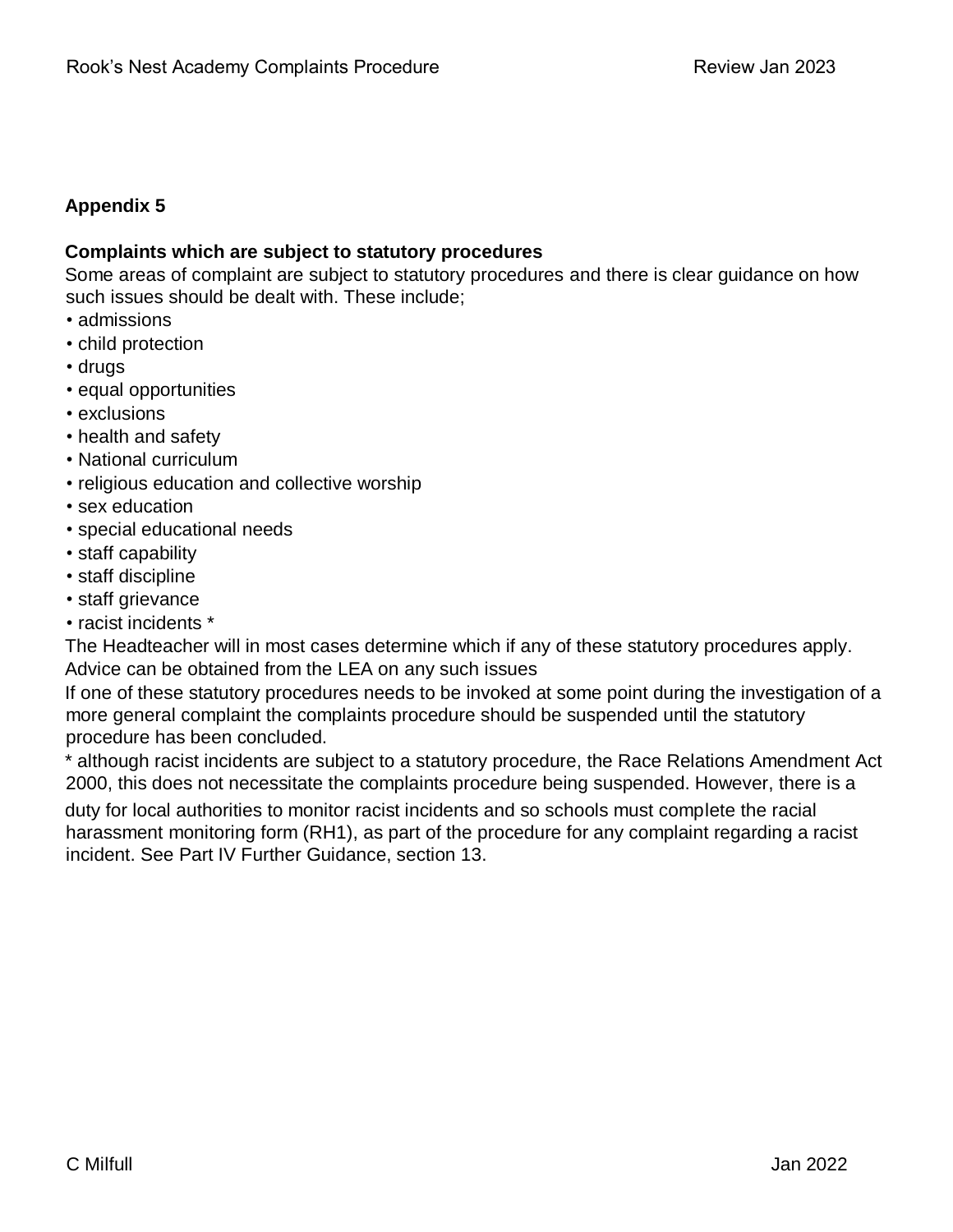#### **PROCEDURE FOR DEALING WITH GENERAL COMPLAINTS**